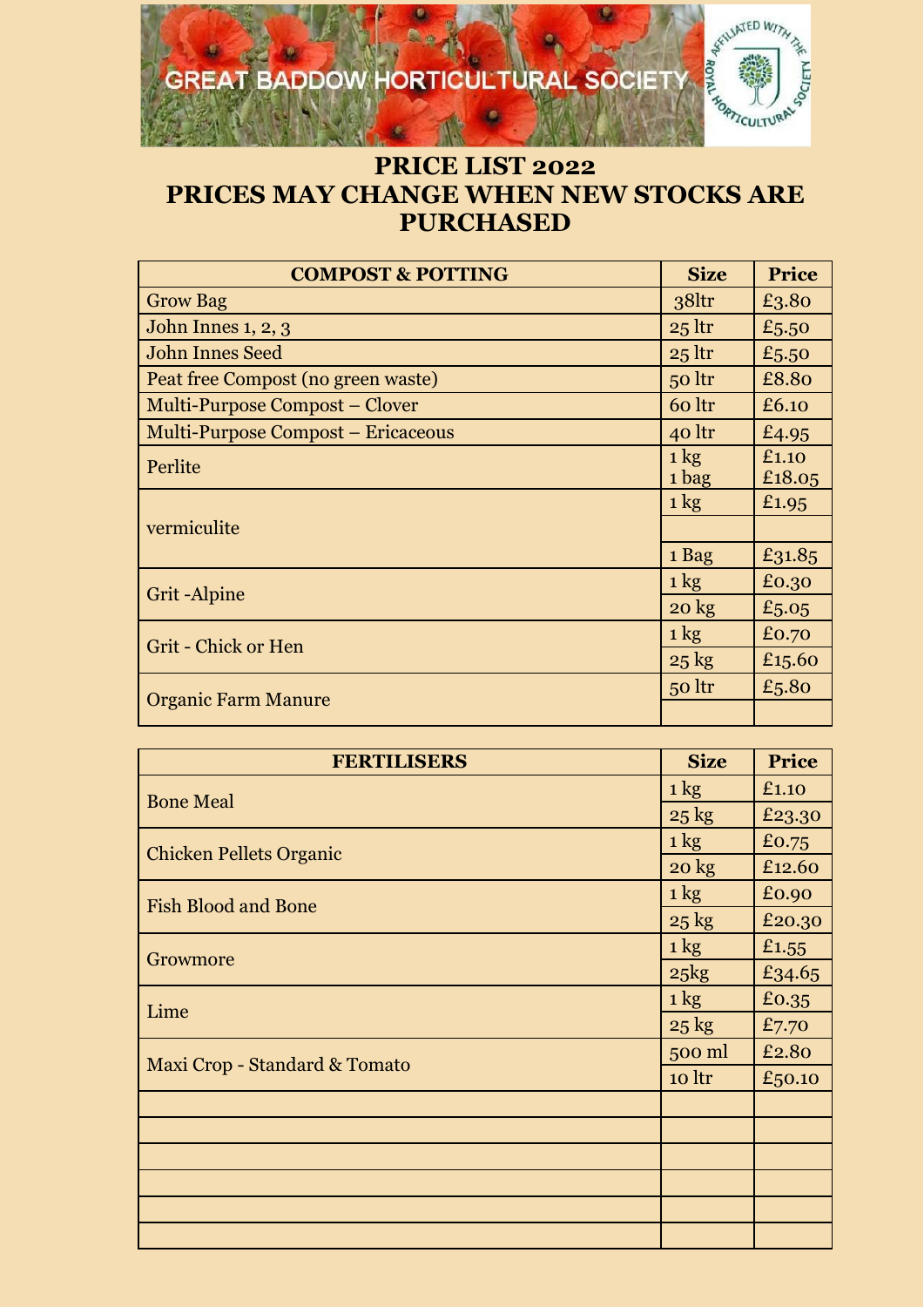| <b>Potato Fertiliser</b>   | $1 \text{ kg}$  | £1.10  |
|----------------------------|-----------------|--------|
|                            | $25 \text{ kg}$ | £22.95 |
| <b>Rose Feed</b>           | $1 \text{ kg}$  | £1.00  |
| <b>Sulphate of Ammonia</b> | $1 \text{ kg}$  | £0.80  |
|                            | $25 \text{ kg}$ | £17.40 |
| <b>Sulphate of Potash</b>  | $1 \text{ kg}$  | £1.80  |
| Superphosphate             | $1 \text{ kg}$  | £0.95  |
|                            |                 |        |

| <b>SUNDRIES</b>                                         | <b>Size</b>     | <b>Price</b> |
|---------------------------------------------------------|-----------------|--------------|
| <b>Rubber Cane Caps (flat top)</b>                      |                 | £0.10        |
| Canes                                                   | 8 <sub>ft</sub> | £0.60        |
|                                                         | 6 <sub>ft</sub> | £0.50        |
|                                                         | 5 <sup>ft</sup> | £0.30        |
|                                                         | $4 \text{ ft}$  | £0.25        |
|                                                         | 3 <sup>ft</sup> | £0.20        |
| Canes, Green Split 24inch                               | 10              | £1.10        |
| <b>Compost Activator</b>                                | $1 \text{ kg}$  | £0.55        |
| Fleece                                                  | per<br>meter    | £1.10        |
| Gloves S. M.L. (Town & Country)                         |                 | £4.50        |
|                                                         |                 |              |
| Plastic Labels 10 cm                                    | 25              | £0.30        |
| Plastic Labels 15 cm                                    | 25              | £0.50        |
| Trays, Green Cellular                                   |                 | £0.10        |
| Seed Tray 14" light duty                                |                 | £0.75        |
| Seed Tray 8" Light duty                                 |                 | £0.25        |
| Growing Tubs/Buckets (need drilling for Society Potato) |                 | £0.80        |
| Green jute (cylinder) 2 ply or 3 ply                    |                 | £1.10        |
|                                                         |                 |              |

| <b>LAWN CARE</b>           | <b>Size</b>     | <b>Price</b> |
|----------------------------|-----------------|--------------|
| <b>Autumn Feed 3:12:12</b> | $1 \text{ kg}$  | £1,20        |
|                            | $25 \text{ kg}$ | £26.40       |
| Spring & Summer $(4.1.3)$  | $1 \text{ kg}$  | £1.35        |
|                            | $25 \text{ kg}$ | £29.65       |
| Lawn Sand                  | $1 \text{ kg}$  | £0.55        |
|                            | $25 \text{ kg}$ | £11.00       |
| Weed, Feed & Moss killer   | $1 \text{ kg}$  | £2.00        |
|                            | $20 \text{ kg}$ | £27.35       |
| Spring & Summer (12.6.6)   | $1$ Kg          | £1,20        |